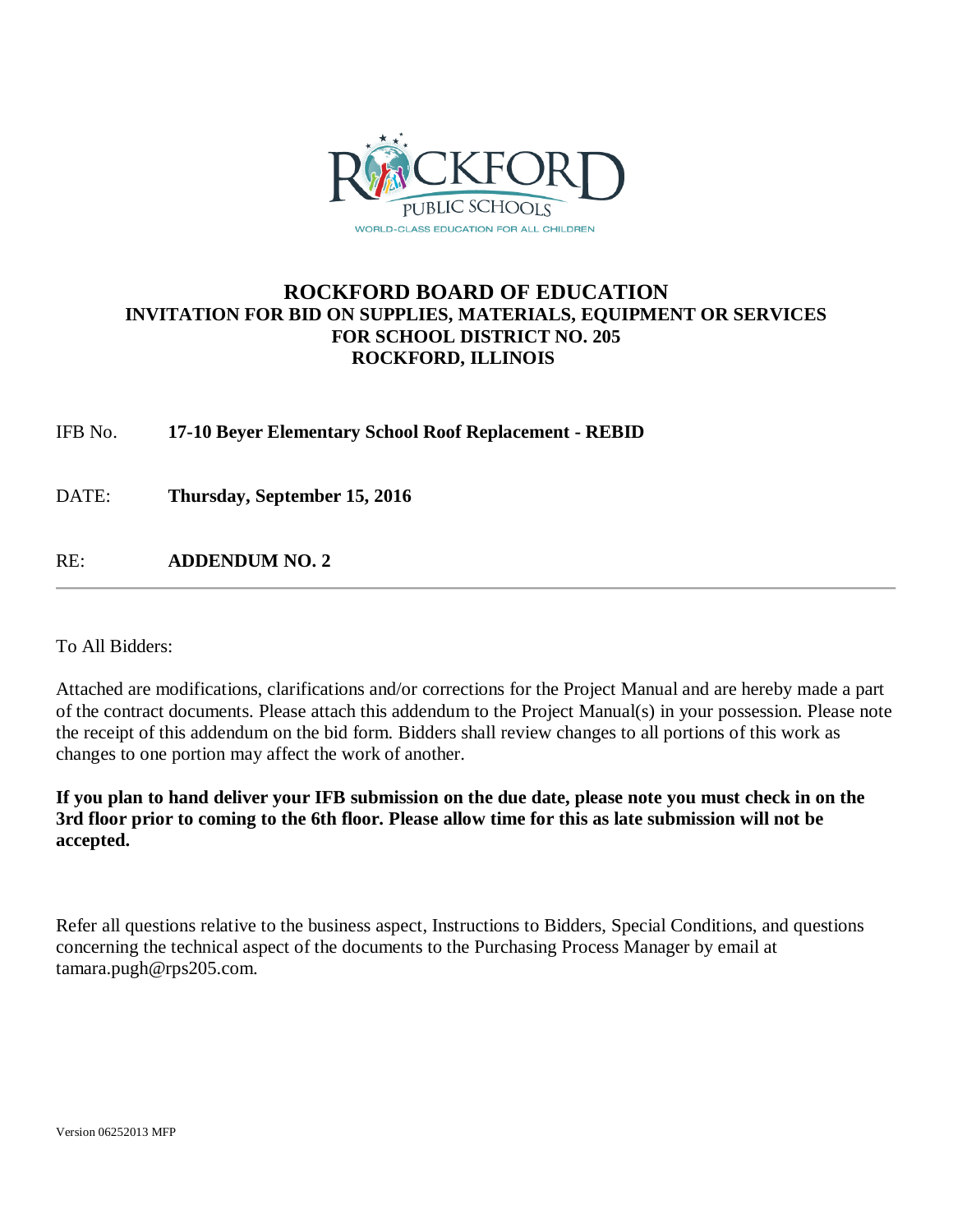

| Date:     | September 15, 2016                                                                                                               |
|-----------|----------------------------------------------------------------------------------------------------------------------------------|
| To:       | All Plan Holders                                                                                                                 |
| Re:       | Addendum No. 2                                                                                                                   |
| Project:  | 17-10 Beyer Elementary School Roof Replacement ReBid                                                                             |
| Owner:    | Rockford Board of Education<br>RPS 205 Administration Building<br>$501 \text{ } 7^{\text{th}}$ Street<br>Rockford, IL 61104-1221 |
| Bid Date: | September 27, 2016 at 2:00 o'clock P.M.                                                                                          |

Please attach this Addendum to Drawings and Specifications for this project and take into consideration in preparing your proposal.

Bidders shall make note in writing on Bid Form that this addendum, which includes the following additions, deductions, revisions and/or clarifications, has been taken into consideration. Failure to do so may be sufficient cause to reject the bid. The original Drawings dated 08.26.2016 and Specifications shall remain in force except as herein revised.

This Addendum consists of 2 pages and no enclosures.

Please acknowledge the receipt of this Addendum No. 2 in the space provided for on the PROPOSAL FORM.

Sincerely, Bradley & Bradley

Whathayabruch

Usha S. Sundaram, AIA, Vice President